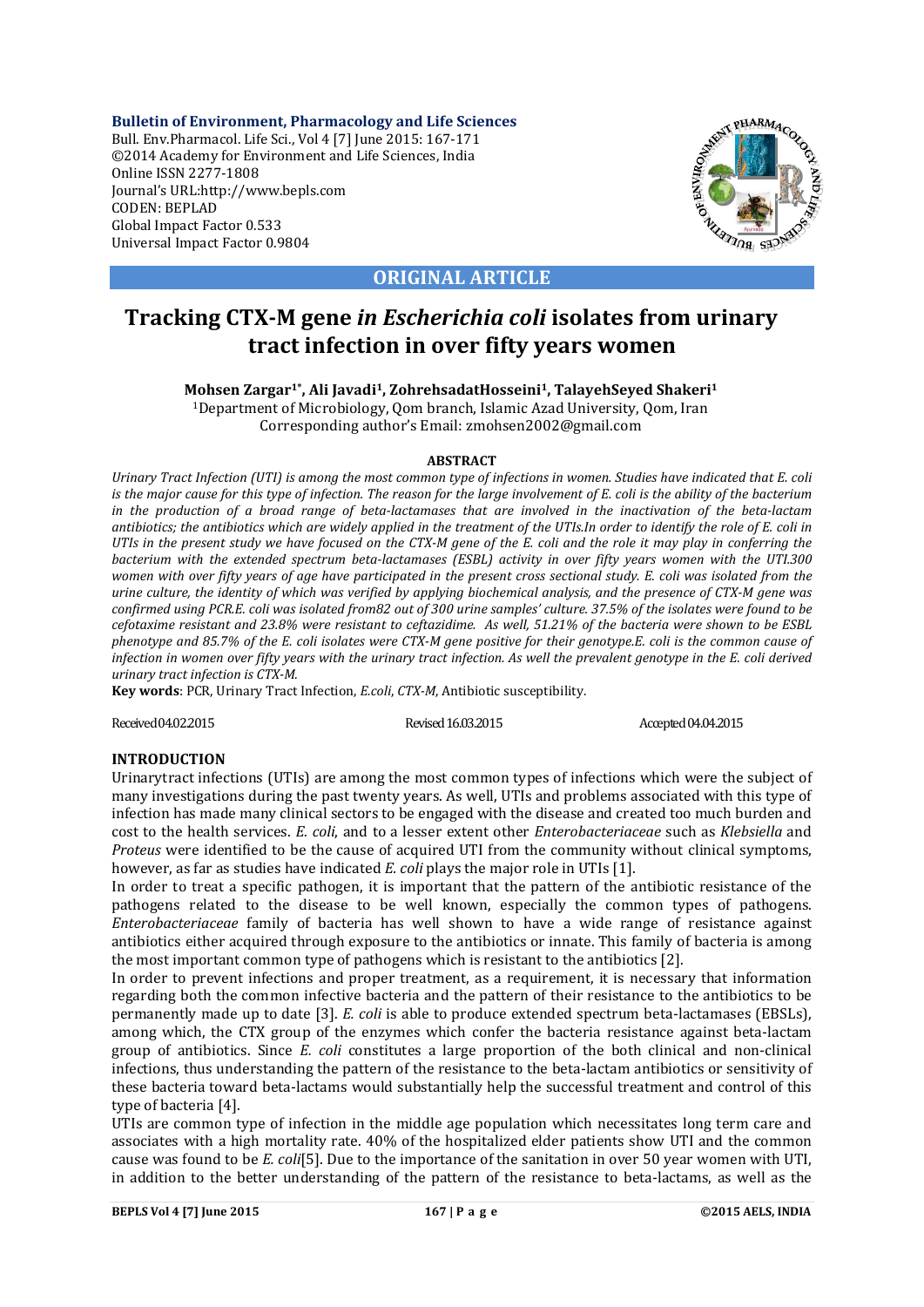#### **Zargar** *et al*

presence of the CTX-M gene (the gene that codes for beta-lactamase) we carried out the present study. Our results indicate the important role of *E. coli* in over fifty years women's UTI and CTX-M gene involvement in the resistance against beta-lactam antibiotic.

## **MATERIALS AND METHODS**

# **Sample preparation, cultivation, bacterial isolation, and identification**

Urine samples were collected clean catch from 300 over fifty years of age women. Samples were cultivated in Eosin Methylene Blue as well as blood agar applying semi quantitative method and calibrated loop [6]. Bacterial identity was done using specific culture along with observation of the colonies morphology in addition to Gram stain and biochemical analysis. Applying available standard tables, the identity of the bacteria was confirmed at the level of genus and species.

### **Bacterial evaluation for ESBL production**

In order to characterize bacterial potential for the production of the wide spectrum beta-lactamases (ESBL) in the isolated bacteria, Combined Disk method was used according to available standards for the production of ESBL. The method applies inhibitory effect of the clavulanic acid on beta-lactamases according to the Clinical and Laboratory Standards Institute (CLSI) standards [7]. Following to the preparation of the bacterial suspension with a turbidity of 0.5 McFarland they were spread on Mueller Hinton agar plates and then disks containing either cefotaxime or cefatoxime-clavulanic acid were applied onto agar plate at a distance of 20 mm apart from each other. Plates were incubated at 37 °C for 24 h and the corona which indicates zone of inhibition of the bacterial growth around either types of the antibiotics disks were measured in mm. If zone of inhibition around the disk containing clavulanic acid was 1.5 times more than that of cefotaxime only disks it would indicate ESBL production by that bacterial isolate [8].

## **Polymerase Chain Reaction (PCR)**

Using Gene Runner software the proper thermodynamic features including Tm, GC%, secondary structure formation, and the length of the amplified fragment by applying the following primers for CTX-M gene amplification were obtained. The sequence of the primers were as follow: the forward primer: 5' ATGTGCAGYACCAGTAARGT 3' and the reverse primer: 5'TGGGTRAARTARGTSACCAGA 3'.

DNA extraction was carried out using AccuPrep® Genomic DNA Extraction Kit (Bioneer) and amplification was carried out in 25 µl final volume. The PCR reaction mix was included of 1.5 µl of 50 mM MgCl<sub>2</sub>, 2.5 µl of the 10X PCR reaction buffer, 1 µl of dNTP mix (10 mM), 1 µl of primers (forward and reverse primers, 50 Pmole) and 1.5 µl of the Taq DNA polymerase in addition to 2 µl of DNA and 14.5 µl of water. PCR was done according to the program shown in table 1. Electrophoresis of the resultant PCR product was run on 1% agarose gel along with molecular size marker as well as positive and negative controls for comparison.*E. coli* ATCC25922 was used as negative control and *Klebsiella pneumonia*  ATCC700603 was used as positive control.The amplification was performed according to conditions which are shown in Table 1.

| PCR program: CTX-M Rep: 35  |                                 |
|-----------------------------|---------------------------------|
| <b>Primary Denaturation</b> | 94 $\degree$ C 5 min            |
| Denaturation                | $94 \, {}^{\circ}\text{C}$ 45 S |
| Annealing                   | $55^{\circ}$ C 45 S             |
| Extention                   | $72 \text{ }^{\circ}C$ 5 min    |

Table 1: PCR program for amplification of the600 bp long CTX-M gene.

#### **RESULTS**

Following to the biochemical analysis of the 300 urine samples obtained from over fifty year women, 82 samples (26.7%) were positive for *E. coli* infection. Results obtained from disk diffusion assay shows that 23.8% of the samples were resistant to ceftazidime and 37.5% to the cefatoxim (Figure 1). Applying combined disk assay has indicated that among the 82 *E. coli* resistant isolates 51.21% are ESBL positive and 48.79% were non-ESBL (Figure 2and Figure3).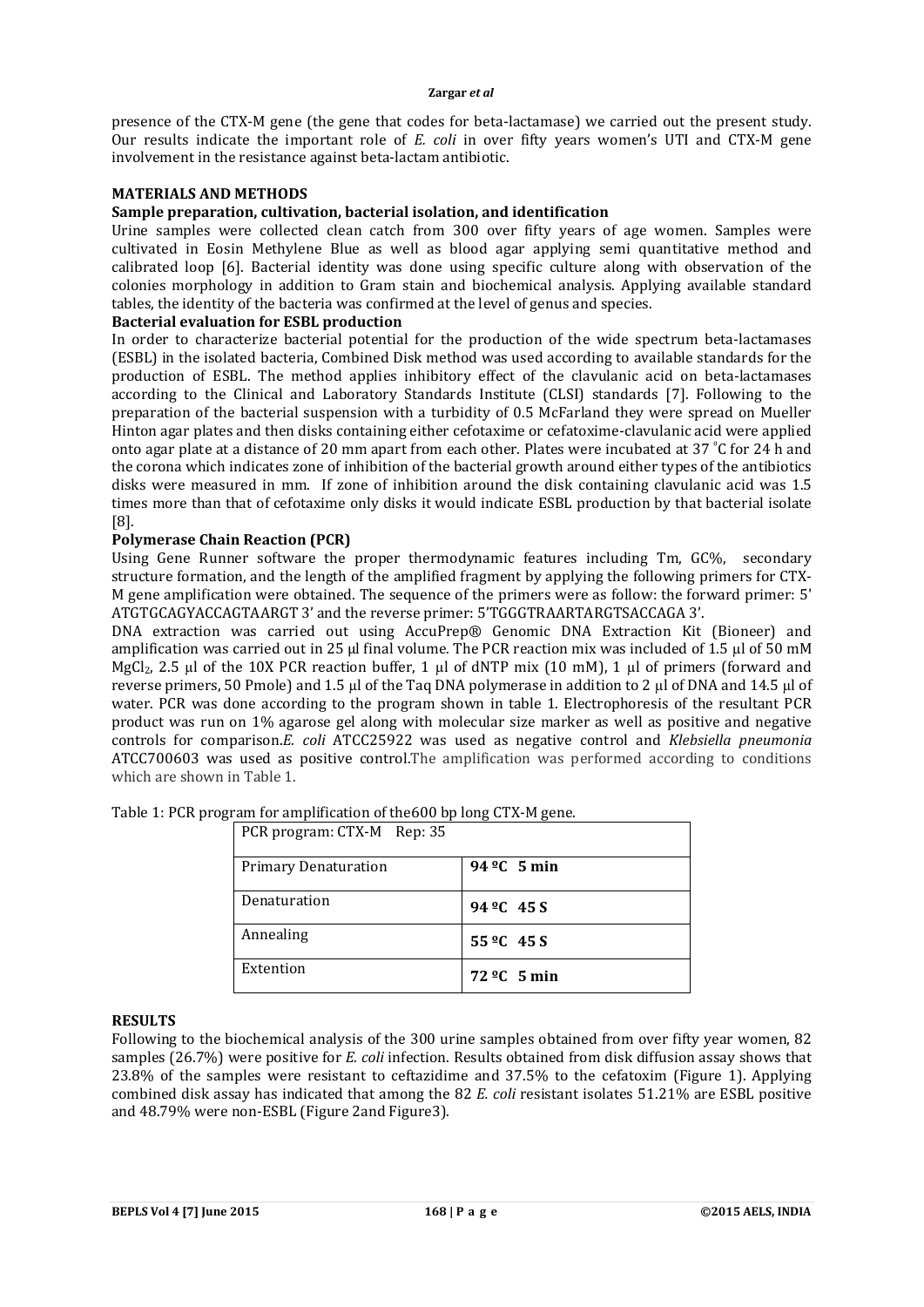



Figure 1. The anti-biogram pattern of the cefotaxime and ceftazidime.



Figure 2. The phenotypic abundance of the broad spectrum beta-lactamases.



Figure 3. Combination test in order to determine the ESBL phenotype.

Further experiment was carried out by using PCR on CTX-M gene, the product of which is a 600 bp Figure 3. Combination test in order to determine the ESBL phenotype.<br>Further experiment was carried out by using PCR on CTX-M gene, the product of which is a 600 bp<br>amplification product. We found that 85.71% of the *E. co* negative for this gene (Figure 4).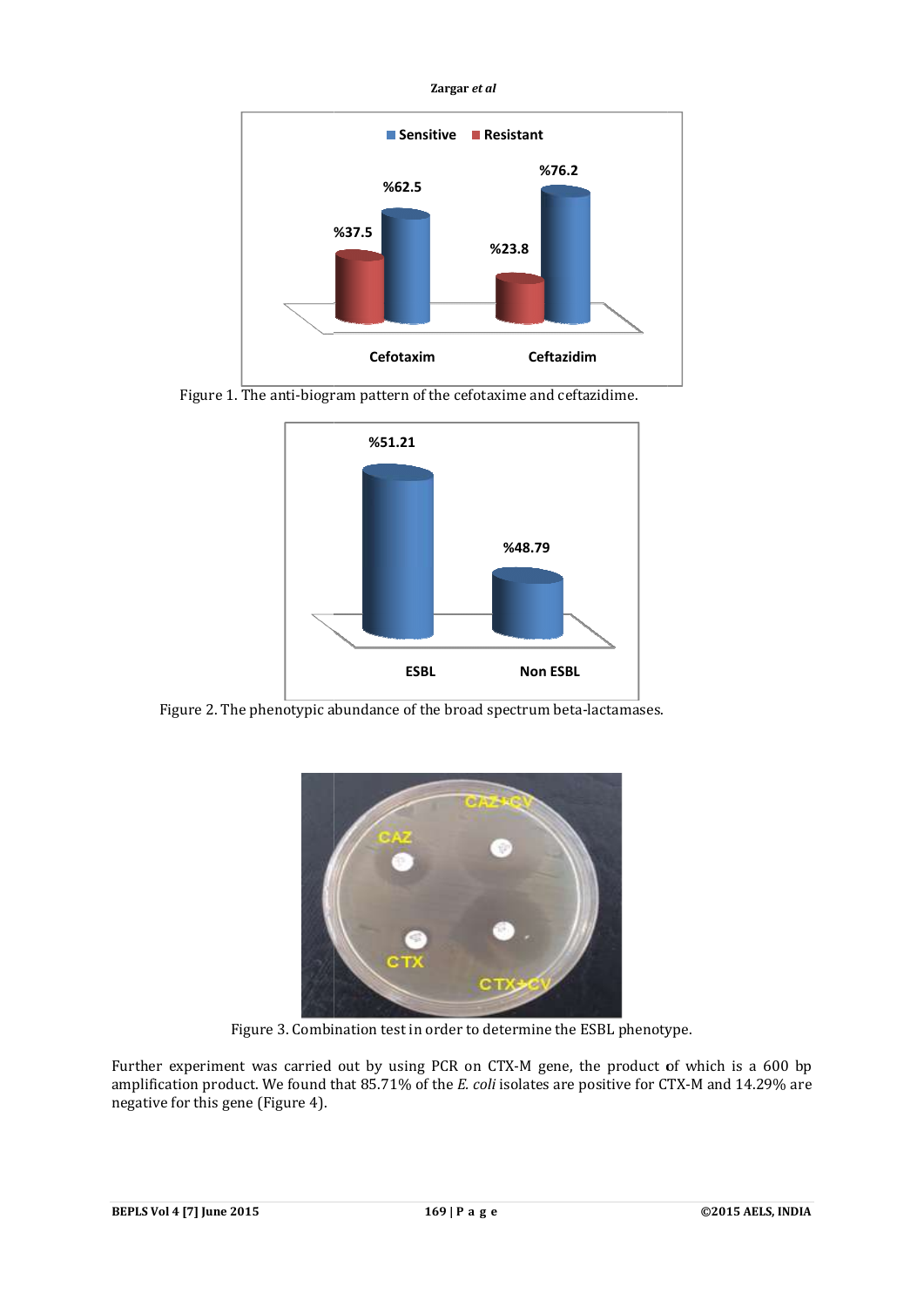**Zargar** *et al*



Figure 4. Agarose gel electrophoresis of the amplified CTX-M gene. The presence of the 600 bp amplification product in the positive control and the sample (lanes 1 and 2) is an indication of the presence of the CTX-M. Lane 3 indicates the negative control.

# **DISCUSSION**

UTIs are among the most prevalent infections which were the subject of intensive investigations during the past twenty years. As a clinical issue, UTI has engaged a large portion of the facilities to be allocated forthe disease management and has made the involvement of a wide spectrum of the clinical facilities, sectors, and departments inevitable. Either acquired from the community or not, in most instances the source of UTIs was found to be associated with *E. coli*. However in the other cases the origin of infection could be other species such as *Enterobacteriaceae* for example *Klebsiella* and *Proteus*. In the hospitalized patients with UTI infection, or in the individuals that have had antibiotic treatment, as well as in patients with urinary catheter, *E. coli* was found to the uppermost and the most common cause of infection (40% of cases) [9,10]. *E. coli* is able to produce ESBL beta lactamases such as CTX and PER enzymes which confer the bacterium a strong resistance against beta-lactam antibiotics.

Since *E. coli* plays a major role in the infections; both in the hospitalized and non-hospitalized patients, a better understanding of the mechanisms involved in the resistance against beta-lactam antibiotics in this bacterium or sensitivity toward antibiotics has attracted much of interests and research toward identification of the factors involved in the process of resistance [11]. Following to the identification of beta-lactams by Abraham and Chain in 1940, there was a huge research activity in order to identify and classify of the beta-lactamases. Recent studies have well documented a fast and increased resistance of the bacteria against beta-lactam antibiotics [12]. In the present study, through working on urine samples of the 300 middle-aged women with clinical signs of infection, we found that 82 samples were infected with the *E. coli*. Among these infected samples 51.21% were ESBL positive while the rest (48.71%) were negative for ESBL. Our further analysis through application of the PCR has revealed that CTX-M gene could be a candidate in the process of beta-lactam resistance in the *E. coli*. A high proportion of ESBL isolate were CTX-M positive as well, which indicates, relatively high prevalence of this gene in middleaged women.

There are many studies regarding induction of the CTX-M gene in UTIs. As a result sufficient information is now availbale supporting this notion and have proven the involvement of this gene in the middle-aged women resistance against antibiotic due to *E. coli* infection. In 2007, Hohas studied the CTX-M gene in *E. coli* isolates from UTIs of women with different age range. And found that among the 63 *E. coli* isolate from women with age range 41 – 64 years only 4 isolates had CTX-M gene activated [13]. Hesieh (2010) hasfound that among 321 over 50 years of age patients with UTI 18 *E. coli* isolates were ESBL positive [14]. The lower ESBL found in Hesieh's study compared to what we have obtained (higher percentage of ESBL) could be expressed in part to be due to the higher sanitation both in the personal life style and in the population on which Hesiehhas carried out study. Mendonca and co-workers (Portugal, 2007) have isolated 181 *E. coli* from patients referred to the hospitals among which 119 (65%) were ESBL phenotype, a percentage more than what we have obtained in our study. Furthermore they found that 76% of the patients with over 60 years of age were CTX-M [15], a percentage that shows conformity with our results. It should be mentioned that other genes rather than CTX-M are also involved in the expression of ESBL